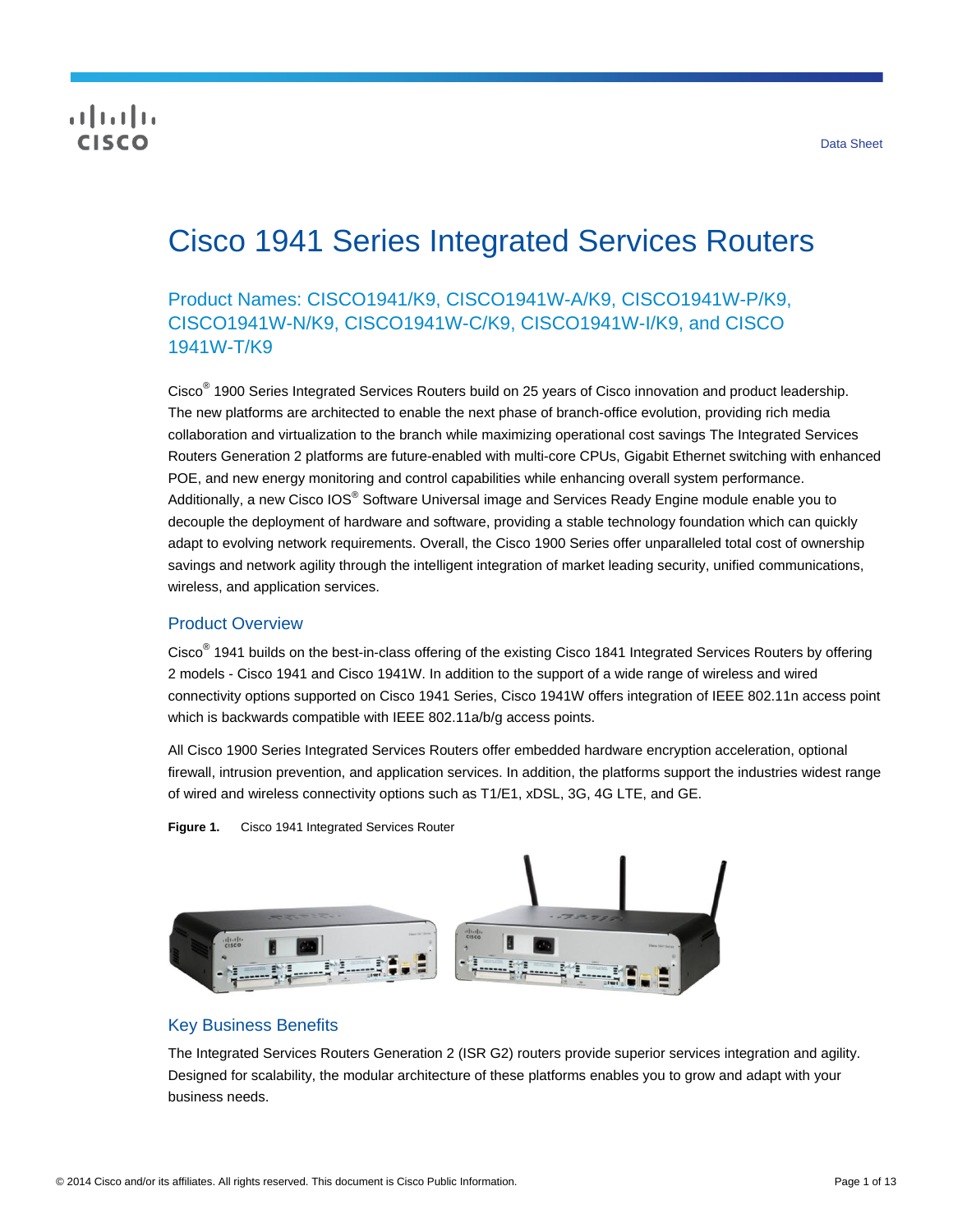Table 1 lists the business benefits of the Cisco 1900.

**Table 1.** Key Features and Benefits of the Cisco 1941 Integrated Services Router Series

| <b>Benefits</b>                                               | <b>Description</b>                                                                                                                                                                                                                                                                                                                                                                                                                                                                                                                                                                                                                                                                                                                                                         |
|---------------------------------------------------------------|----------------------------------------------------------------------------------------------------------------------------------------------------------------------------------------------------------------------------------------------------------------------------------------------------------------------------------------------------------------------------------------------------------------------------------------------------------------------------------------------------------------------------------------------------------------------------------------------------------------------------------------------------------------------------------------------------------------------------------------------------------------------------|
| <b>Service Integration</b>                                    | • The Cisco 1941 Series offer increased levels of services integration with data, security, wireless, and mobility<br>services enabling greater efficiencies cost savings.                                                                                                                                                                                                                                                                                                                                                                                                                                                                                                                                                                                                 |
| <b>Services on Demand</b>                                     | • A single Cisco IOS® Software Universal image is installed on each ISR G2. The Universal image contains all of the<br>Cisco IOS technology sets which can be activated with a software license. This allows your business to quickly<br>deploy advanced features without downloading a new IOS image. Additionally, larger default memory is included to<br>support the new capabilities.<br>• The Cisco Services Ready Engine (SRE) enables a new operational model which allows you to reduce capital<br>expenditures (CapEx) and deploy a variety of application services as needed on a single integrated compute<br>services module.                                                                                                                                 |
| <b>High Performance</b><br>with Integrated<br><b>Services</b> | • The Cisco 1900 Series enables deployment in high speed WAN environments with concurrent services enabled up<br>to 25 Mbps.<br>• Multi-Gigabit Fabric enables high bandwidth module to module communication without compromising routing<br>performance.                                                                                                                                                                                                                                                                                                                                                                                                                                                                                                                  |
| <b>Network Agility</b>                                        | • Designed to address customer business requirements, Cisco 1941 Series with the modular architecture, offers<br>performance range of modular interfaces and services as your network needs grow.<br>• Modular interfaces offer increased bandwidth, a diversity of connection options, and network resiliency.                                                                                                                                                                                                                                                                                                                                                                                                                                                            |
| <b>Energy Efficiency</b>                                      | • The Cisco 1941 Series architecture provides energy savings features that include the following:<br>• The Cisco 1900 Series offers intelligent power management and allows the customer to control power to the<br>modules based on the time of day. Cisco EnergyWise technology will be supported in the future.<br>○ Services integration and modularity on a single platform performing multiple functions, optimizes raw materials<br>consumption and energy usage.<br>○ Platform flexibility and ongoing development of both hardware and software capabilities lead to a longer product<br>lifecycle, lowering all aspects of the total cost of ownership, including materials and energy use.<br>• High efficiency power supplies are provided with each platform. |
| <b>Investment Protection</b>                                  | • The Cisco 1941 Series maximizes investment protection by supporting:<br>○ Reuse of a broad array of existing modules supported on the original Integrated Services Routers provides a<br>lower cost of ownership.<br>○ Rich set of Cisco IOS Software features carried forward from the original Integrated Services Routers and<br>delivered in the universal image.<br>• Flexibility to grow as your business needs evolve.                                                                                                                                                                                                                                                                                                                                            |

## Architecture and Modularity

The Cisco 1941 Series is architected to meet the application demands of today's branch offices with design flexibility for future applications. The modular architecture is designed to support expanding customer requirements, increased bandwidth, and fully integrated power distribution to modules supporting 802.3af Power over Ethernet (PoE) and Cisco Enhanced PoE (ePoE). Table 2 lists the architectural features and benefits of the Cisco 1941 Series.

| Table 2. | <b>Architectural Features and Benefits</b> |  |  |
|----------|--------------------------------------------|--|--|
|----------|--------------------------------------------|--|--|

| <b>Architectural Feature</b>                              | <b>Benefits</b>                                                                                                                                                                                                                                                                                                                                                                |
|-----------------------------------------------------------|--------------------------------------------------------------------------------------------------------------------------------------------------------------------------------------------------------------------------------------------------------------------------------------------------------------------------------------------------------------------------------|
| <b>Modular Platform</b>                                   | • The Cisco 1941 Series ISR are highly modular platforms with multiple module slots to provide connectivity and<br>services for varied branch network requirements.<br>• The ISRs offer an industry-leading breadth of LAN and WAN connectivity options through modules to<br>accommodate field upgrades to future technologies without requiring replacement of the platform. |
| <b>Processors</b>                                         | • The Cisco 1941 Series is powered by high-performance multi-core processors that support growing demands of<br>branch office networks by supporting high throughput WAN requirements.                                                                                                                                                                                         |
| <b>MultiGigabit Fabric</b>                                | • The Cisco 1941 introduces an innovative MultiGigabit Fabric (MGF) which allows for efficient module to module<br>communication, enabling direct services interactions across modules while reducing the overhead on the router<br>processor.                                                                                                                                 |
| <b>Embedded IPSec VPN</b><br><b>Hardware Acceleration</b> | • Embedded hardware encryption acceleration is enhanced to provide higher scalability, which, combined with an<br>optional Cisco IOS Security license, enables WAN link security and VPN services (IPSec acceleration).<br>• The onboard encryption hardware out-performs the Advanced Integration Modules of previous generations.                                            |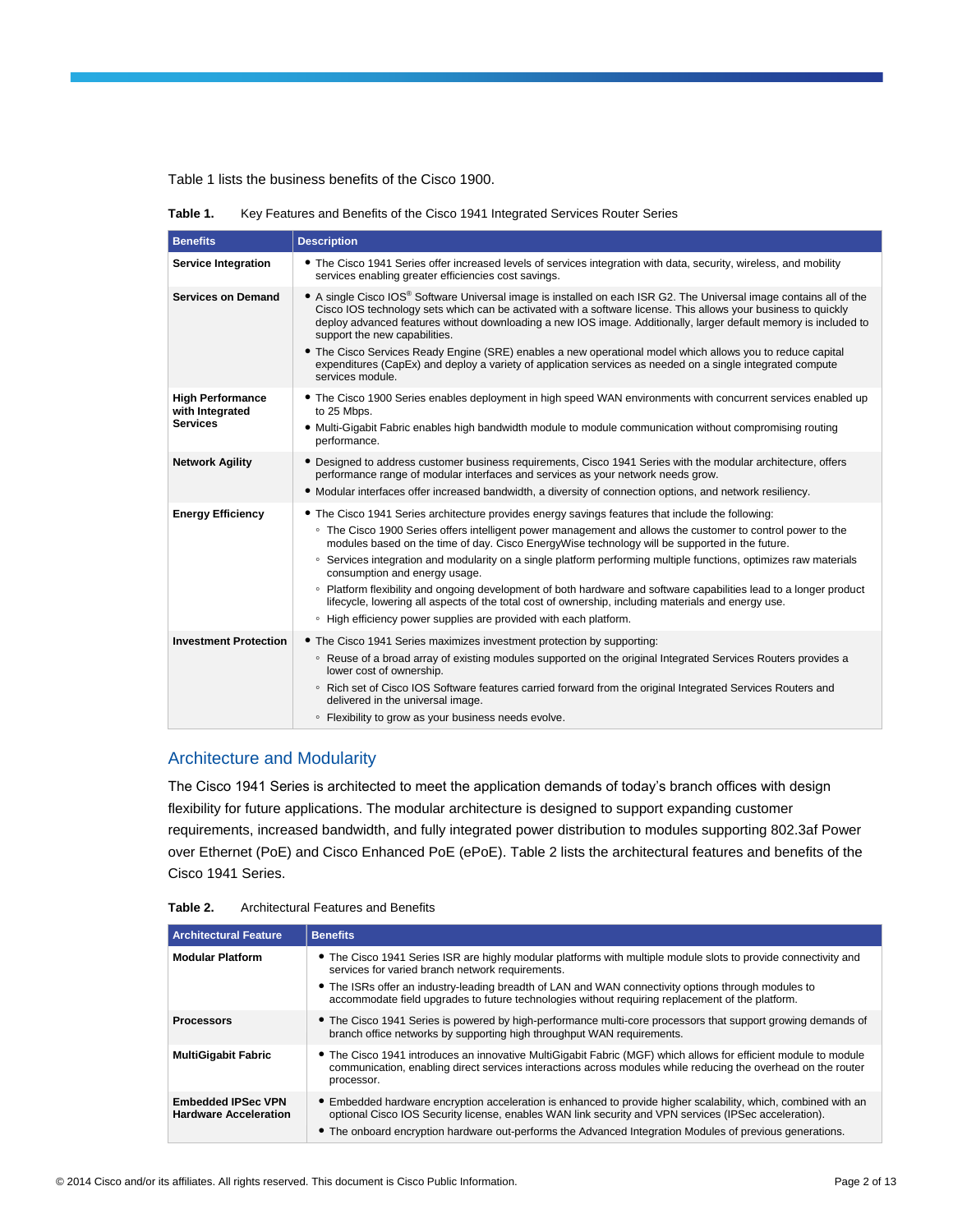| <b>Architectural Feature</b>                                                                          | <b>Benefits</b>                                                                                                                                                                                                                                                                                                                                                                                                                      |
|-------------------------------------------------------------------------------------------------------|--------------------------------------------------------------------------------------------------------------------------------------------------------------------------------------------------------------------------------------------------------------------------------------------------------------------------------------------------------------------------------------------------------------------------------------|
| <b>Integrated Gigabit</b><br><b>Ethernet Ports</b>                                                    | • All onboard WAN ports are 10/100/1000 Gigabit Ethernet WAN routed ports.                                                                                                                                                                                                                                                                                                                                                           |
| Innovative universal-<br>serial-bus (USB)-based<br>console access                                     | • A new, innovative, mini-B USB console port supports management connectivity when traditional serial ports are<br>not available.<br>• The traditional console and auxiliary ports are also available. Either the USB-based console or the RJ-45-based<br>console port can be used to configure the router.                                                                                                                          |
| <b>Optional Integrated</b><br>Power Supply for<br><b>Distribution of Power</b><br>Over Ethernet (PoE) | • An optional upgrade to the internal power supply provides in-line power (802.3af-compliant Power-over-Ethernet<br>[PoE] and Cisco standard inline power) to optional integrated switch modules.                                                                                                                                                                                                                                    |
| <b>Integrated Wireless LAN</b>                                                                        | • The Cisco 1941 offers a secure integrated access point in a single device.<br>• Integrated access point is based on the IEEE 802.11n draft 2.0 standard that uses MIMO (Multi-Input, Multiple-<br>output) to improve coverage for existing 802.11a/b/g clients and new 802.11n clients.<br>• The Cisco 1941 supports dual radios - 802.11 b/g/n and 802.11a/n and is capable of operating in both<br>autonomous and unified modes. |

## Modularity Features and Benefits

The Cisco 1941 provides significantly enhanced modular capabilities (refer to Table 2) offering investment protection for customers. Most of the modules available on previous generations of Cisco routers, such as the Cisco 1841 ISR, are supported on the Cisco 1941. Additionally, modules used on the Cisco 1941 can easily be interchanged with other Cisco routers to provide maximum investment protection. Taking advantage of common interface cards across a network greatly reduces the complexity of managing inventory requirements, implementing large network rollouts, and maintaining configurations across a variety of branch-office sizes.

A complete list of supported modules is available at [http://www.cisco.com/go/1941.](http://www.cisco.com/go/1941)

#### **Table 3.** Modularity - Features and Benefits

| <b>Feature</b>                                                 | <b>Benefits</b>                                                                                                                                                                                                                                                                                                                                   |
|----------------------------------------------------------------|---------------------------------------------------------------------------------------------------------------------------------------------------------------------------------------------------------------------------------------------------------------------------------------------------------------------------------------------------|
| <b>Cisco Enhanced High Speed WAN</b><br>Interface Card (EHWIC) | • The EHWIC slot replaces the high-speed WAN interface card (HWIC) slot and can natively support<br>HWICs, WAN interface cards (WICs), wireless WAN 3G/4G LTE, voice interface cards (VICs), and<br>voice/WAN interface cards (VWICs).<br>• Two integrated EHWIC slots are available on the Cisco 1941 for flexible configurations for support of |
|                                                                | two modules: One double wide HWIC-D or single wide EHWIC/HWIC module and a second single<br>wide E-HIC/HWIC module are supported.                                                                                                                                                                                                                 |
|                                                                | • Each HWIC Slot offers high data throughput capability.                                                                                                                                                                                                                                                                                          |
|                                                                | • Up to 1.6 Gbps aggregate towards the router processor.                                                                                                                                                                                                                                                                                          |
|                                                                | • Up to 2 Gbps aggregate to other module slots over MultiGigabit Fabric (MGF).                                                                                                                                                                                                                                                                    |
| <b>Cisco Internal Services Module</b><br>(ISM)                 | • A single ISM Slot provides flexibility to integrate intelligent services modules that do not require<br>interface ports.                                                                                                                                                                                                                        |
|                                                                | • ISM replaces the Advanced Integration Module (AIM) slot; existing AIM modules are not supported in<br>the ISM slot.                                                                                                                                                                                                                             |
|                                                                | • Each ISM Slot offers high data throughput capability.                                                                                                                                                                                                                                                                                           |
|                                                                | • Up to 4 Gbps aggregate towards the router processor.                                                                                                                                                                                                                                                                                            |
|                                                                | • Up to 2 Gbps aggregate to other module slots over MultiGigabit Fabric (MGF).                                                                                                                                                                                                                                                                    |
|                                                                | • Power to ISM slots can be managed by extensions similar to the Cisco EnergyWise framework,<br>allowing organizations to reduce energy consumption in their network infrastructure. Full EnergyWise<br>support will be available in future software releases.                                                                                    |
|                                                                | <b>Note:</b> The Cisco 1941 cannot have ISM and WLAN on the same chassis. Please refer to ordering<br>information for WLAN SKUs.                                                                                                                                                                                                                  |
| <b>Compact Flash Slots</b>                                     | • Two external Compact Flash slots are available on the Cisco 1941. Each slot can support high-speed<br>storage densities upgradeable to 4GB in density.                                                                                                                                                                                          |
| <b>USB 2.0 Ports</b>                                           | • Two high-speed USB 2.0 ports are supported. The USB ports enable another mechanism secure<br>token capabilities and storage.                                                                                                                                                                                                                    |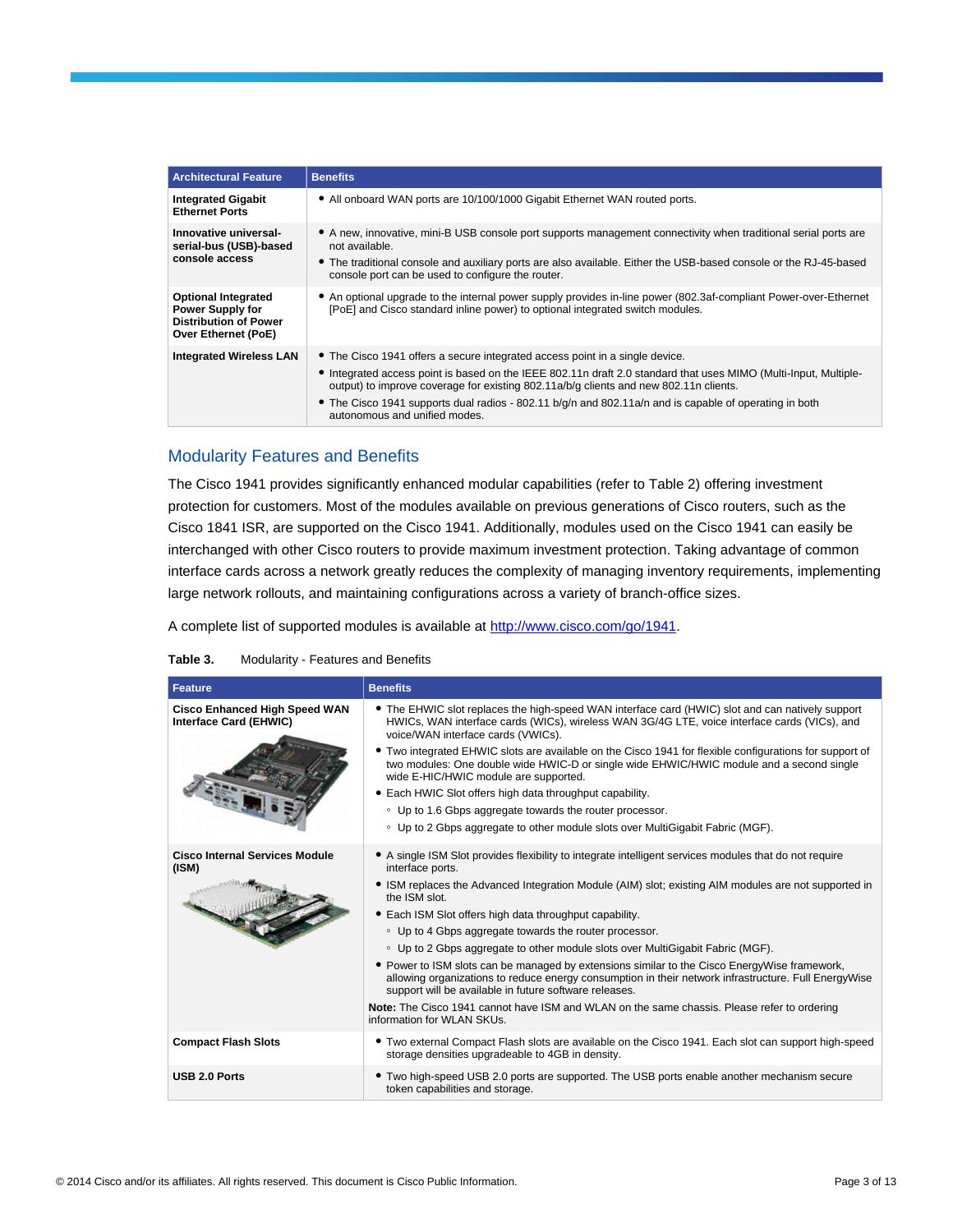## Cisco IOS Software

The Cisco 1941 Series Integrated Services Routers deliver innovative technologies running on industry-leading Cisco IOS Software. Developed for wide deployment in the world's most demanding enterprise, access, and service provider networks, Cisco IOS Software Release 15 M & T provides support for a comprehensive portfolio of Cisco technologies, including new functionality and features delivered in Releases 12.4 and 12.4T, and new innovations that span multiple technology areas, including security, voice, high availability, IP Routing and Multicast, quality of service (QoS), IP Mobility, Multiprotocol Label Switching (MPLS), VPNs, and embedded management.

## **Cisco IOS Software Licensing and Packaging**

A single Cisco IOS Universal image encompassing all functions is delivered with the platforms. You can enable advanced features by activating a software license on the Universal image. In previous generations of access routers, these feature sets required you to download a new software image. Technology packages and feature licenses, enabled through the Cisco software licensing infrastructure, simplify software delivery and decrease the operational costs of deploying new features.

Four major technology licenses are available on the Cisco 1941 Series Integrated Services Routers; you can activate the licenses through the Cisco software activation process identified at [http://www.cisco.com/go/sa.](http://www.cisco.com/go/sa)

- IP Base: This technology package is available as default
- Security (SEC) or Security with No Payload Encryption (SEC-NPE)
- AppX: This license includes the DATA license feature set, Application Visibility and Control (AVC), and Cisco Wide Area Application Services (WAAS).

For additional information and details about Cisco IOS Software licensing and packaging on Cisco 1941 Series Integrated Services Routers, please visi[t http://www.cisco.com/go/g2licensing.](http://www.cisco.com/go/g2licensing)

## Key Branch Office Services

The Cisco Integrated Services Routers are industry-leading routers that offer unprecedented levels of services integration. Designed to meet the requirements of the branch office, these platforms provide a complete solution with voice, security, mobility, and data services. Businesses enjoy the benefit by deploying a single device that meets all their needs and save on capital and operational expenses.

## **Integrated Network Security for Data and Mobility**

Security is essential to protect a business' intellectual property while also ensuring business continuity and providing the ability to extend the corporate workplace to employees who need anytime, anywhere access to company resources. As part of the Cisco' SAFE architectural framework that allows organizations to identify, prevent, and adapt to network security threats - the Cisco 1900 Series Integrated Services Routers facilitate secure business transactions and collaboration.

The Cisco IOS Software Security technology package license for the Cisco 1900 Series offers a wide array of common security features such as advanced application inspection and control, threat protection, and encryption architectures for enabling more scalable and manageable VPN networks in one solution set. The Cisco 1941 Series offers native hardware-based encryption acceleration to provide greater IPSec throughput with less overhead for the router processor when compared with software-based encryption solutions.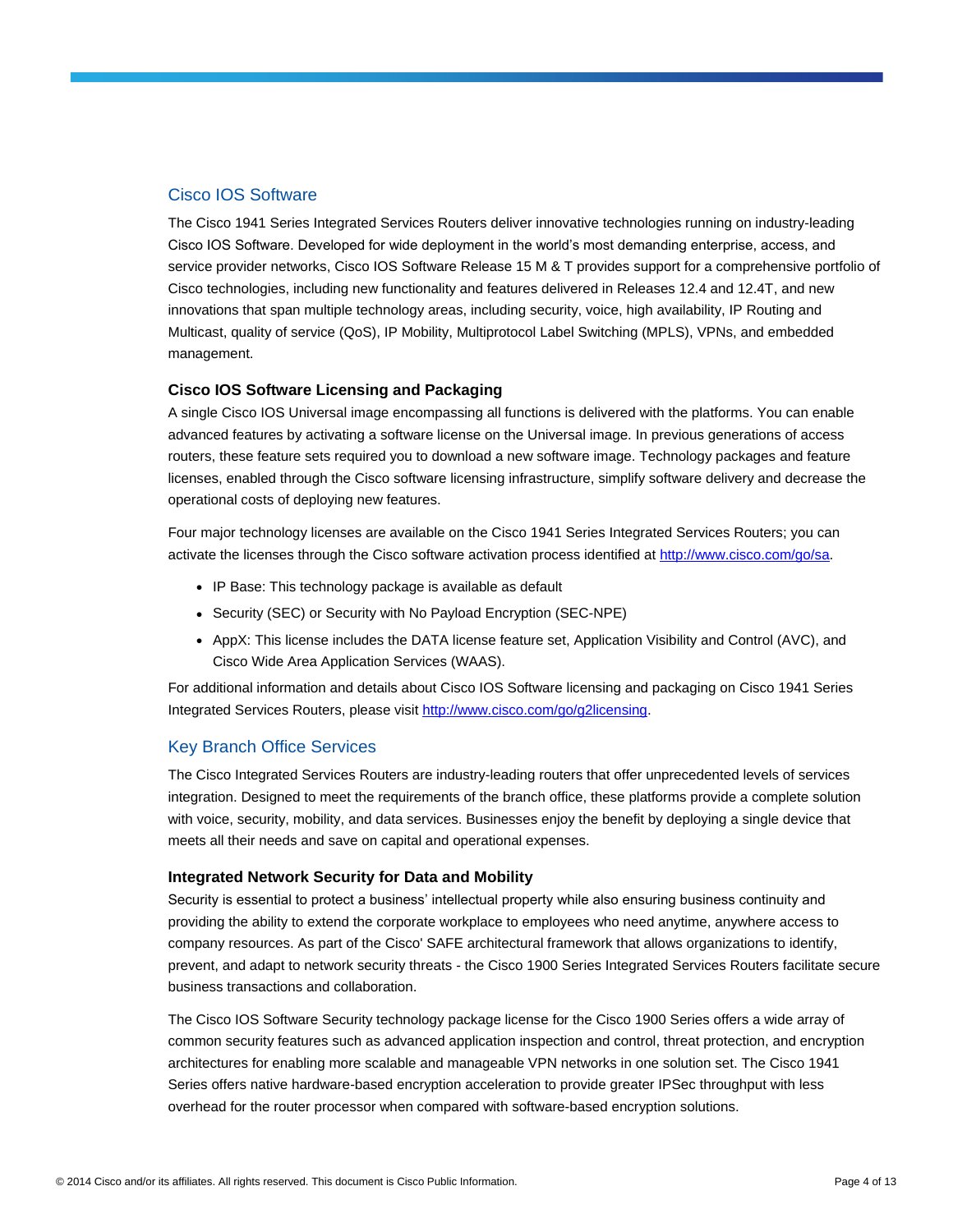Cisco Integrated Services Routers offer a comprehensive and adaptable security solution for branch-office routers that include features such as:

- **Secure connectivity:** Secure collaborative communications with Group Encrypted Transport VPN (GETVPN), Dynamic Multipoint VPN (DMVPN), or Enhanced Easy VPN.
- **Integrated threat control:** Respond to sophisticated network attacks and threats using Cisco IOS Firewall, Cisco IOS Zone-Based Firewall, IOS IPS, IOS Content Filtering and Flexible Packet Matching (FPM).
- **Identity Management:** Intelligently protecting endpoints using technologies such as authentication, authorization, and accounting (AAA) and public key infrastructure (PKI).

Detailed information on the security features and solutions supported on the Cisco 1900 Series routers can be found at [http://www.cisco.com/go/routersecurity.](http://www.cisco.com/go/routersecurity)

#### Wireless and Mobility Services

#### **Wireless LAN**

The Cisco Integrated Services Routers supporting the Cisco Unified Wireless Network enable deployment of secure, manageable WLANs optimized for remote sites and branch offices, including fast secure mobility, survivable authentication, and simplified management. The Cisco Unified Wireless Network addresses critical points of potential failure and helps enable resiliency and survivability for WLANs at remote locations and branch offices. This solution protects the WLAN by providing fast recovery from a variety of faults that may occur. With Cisco's high availability for remote WLANs, hardware and software work together to enable rapid recovery from disruptions and help ensure fault transparency to users and network applications.

The new Cisco 1941W with IEEE 802.11n integrated access point support both unified and autonomous deployments. This integrated Wi-Fi access point offers IEEE 802.11n draft 2.0 standard support for mobile access to high-bandwidth data, voice, and video applications through the use of multiple-input, multiple-output (MIMO) technology that provides increased throughput, reliability, and predictability. IEEE 802.11n wireless networks create a cohesive working environment by combining the mobility of wireless with the performance of wired networks. Cisco has innovative, next-generation wireless solutions that offer greater performance and extended reach for pervasive wireless connectivity. IEEE 802.11n technology delivers outstanding reliability and up to nine times the throughput of current IEEE 802.11 a/b/g networks. It makes wireless networks an integral part of every type of organization by offering the following benefits:

- Data rates of up to 600 Mbps support more users, devices, and mission-critical, bandwidth-intensive applications.
- New MIMO technology provides predictable WLAN coverage and reliable connectivity.
- Next-generation wireless technology provides superior investment protection to support emerging mobile applications.

These routers help extend corporate networks to secure remote sites while giving users access to the same applications found in corporate offices for both data and voice applications. When users require WLAN access, visibility and control of network security are even more critical at the remote site. The new fixed Cisco Integrated Services Routers meet this need with a single device that combines integrated IEEE 802.11a/b/g/n capabilities with security features such as Wi-Fi Protected Access (WPA), including authentication with IEEE 802.1X with the Cisco Light Extensible Authentication Protocol (LEAP) and Protected EAP (PEAP) and encryption with the WPA Temporal Key Integrity Protocol (TKIP).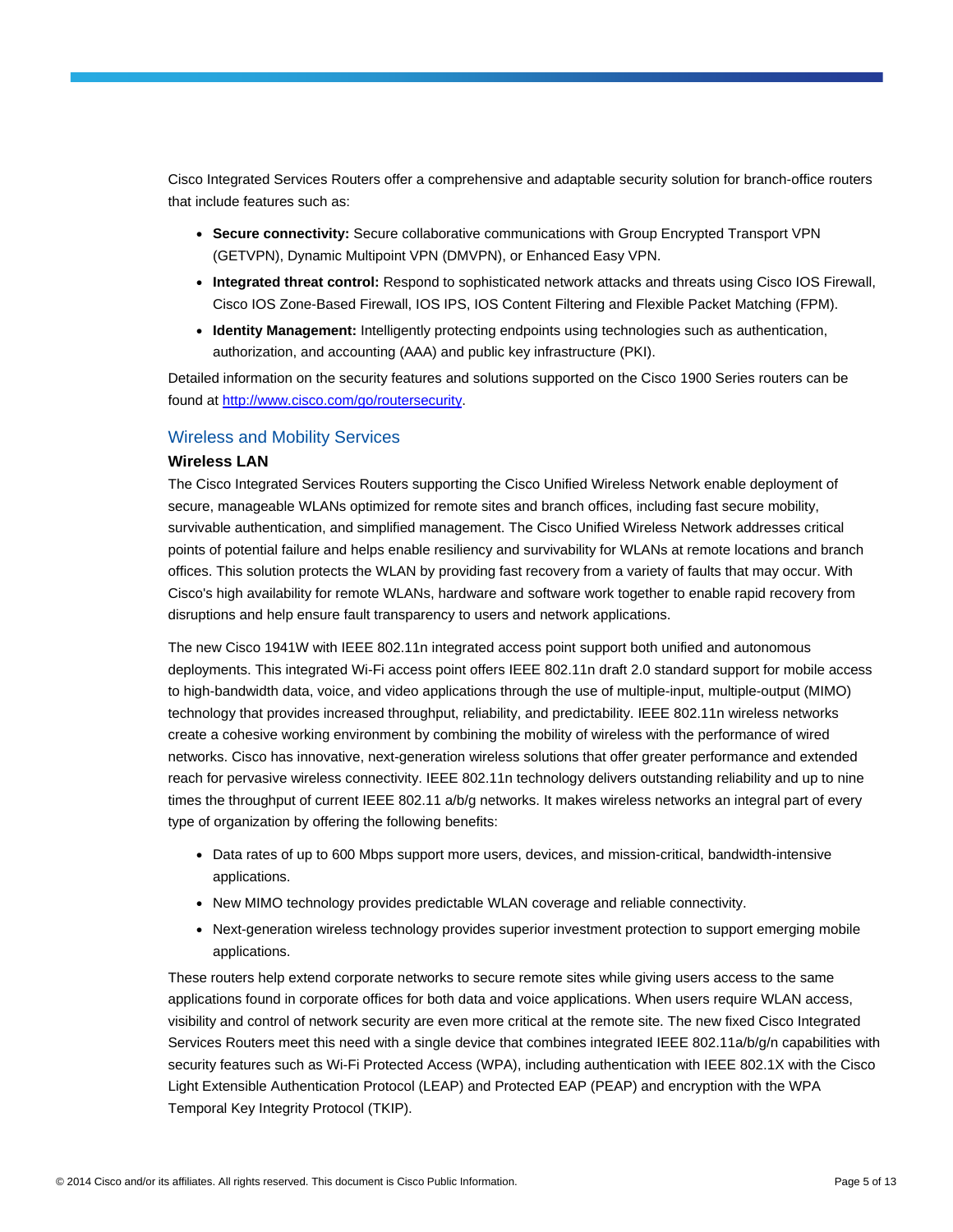#### **Wireless WAN**

Cisco third- and fourth-generation (3G and 4G, respectively) LTE wireless WAN (WWAN) modules combine traditional enterprise router functions, such as remote management, advanced IP services such as voice over IP (VoIP), and security, with mobility capabilities of 3G and 4G LTE WAN access. Using high-speed 3G or 4G LTE wireless networks, routers can replace or complement existing landline infrastructure, such as dialup, Frame Relay, and ISDN. Cisco 3G and 4G LTE solutions support 3G and 4G LTE standards High-Speed Packet Access (HSPA), Evolution Data Only/Evolution Data Optimized (EVDO), and 4G LTE, providing you with a true multipath WAN backup and the ability to rapidly deploy primary WAN connectivity. For more information about 3G solutions on Cisco Integrated Services Routers, please refer t[o http://www.cisco.com/go/3g](http://www.cisco.com/go/3g) or [http://www.cisco.com/go/4g.](http://www.cisco.com/go/4g)

#### **Integrated LAN Switching**

The Cisco 1941 Integrated Services Router Series will support the EHWIC LAN modules when they become available in future. The Cisco 1941 Series support the existing single wide EtherSwitch HWIC and the double wide HWIC-D modules, which greatly expand the router's capabilities by integrating industry leading Layer 2 or Layer 3 switching.

#### Application Services

As organizations continue to centralize and consolidate their branch IT infrastructure in an effort to reduce cost and complexity in the branch office, they are challenged to provide adequate user experience, ensure continuous service availability, and deliver business-relevant applications when and where they are needed. To address these challenges, the Cisco 1941 Series provides the ability to host Cisco,  $3<sup>rd</sup>$  party, and custom applications on Cisco Services Ready Engine (SRE) module that seamlessly integrate into the router. The module has its own processor, network interface, and memory that operate independently of the host router resources, helping to ensure maximum concurrent routing and application performance while reducing physical space requirements, lowering power consumption, and consolidating management.

#### **Cisco Services Ready Engine**

The Cisco Services Ready Engine solution is available in a Internal Service Module (ISM) form-factor. The Internal Service Module hardware offers up to a seven times performance improvement over the previous-generation Advanced Integration Modules and provides a x86 processor. The Cisco SRE module enables on-demand provisioning of branch-office applications on the Cisco 1900 Series platforms so that you can deploy the right application, at the right time, in the right place. The hardware and software decoupling provided by the serviceready deployment model enables applications to be provisioned on the module at the time of its installation or remotely anytime thereafter. Supported solutions include Cisco Application Extension Platform (AXP), Cisco Wireless LAN Controller (WLC), and other applications under development. The Service Ready Engine enables organizations of various sizes to future-proof their network by allowing them to quickly deploy new branch-office applications without deploying new hardware, reducing the cost of rolling out branch-office services.

#### **WAAS Express**

Organizations today face several unique wide area network (WAN) challenges: the need to provide employees with constant access to centrally located information, the requirement to continuously back up and replicate missioncritical data to centrally managed data centers, the desire to provide satisfactory experience for IP phone and video communication, and the mandate to control bandwidth costs without sacrificing application availability and performance.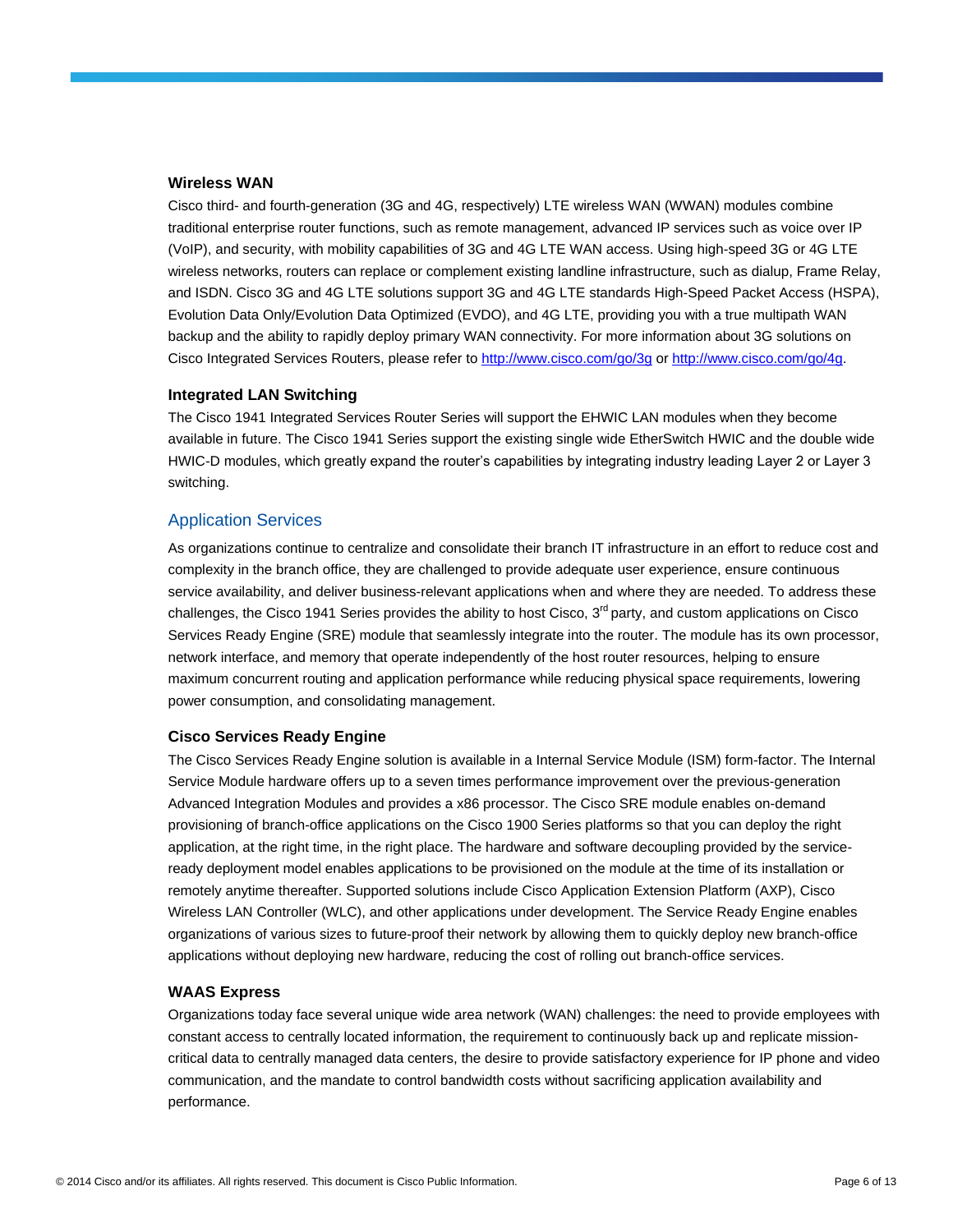Cisco WAAS Express is designed to help organizations address these challenges. Cisco WAAS Express extends the Cisco [WAAS product portfolio,](http://wwwin.cisco.com/dss/adbu/waas/) with a small-footprint, cost-effective Cisco IOS Software-based software solution integrated into the ISR G2 to offer bandwidth optimization and application acceleration capabilities. Cisco WAAS Express increases remote user productivity, reduces WAN bandwidth costs, and offers investment protection by interoperating with existing Cisco WAAS infrastructure. Cisco WAAS Express is unique in providing network transparency, improving deployment flexibility with on-demand service enablement, and integrating with native Cisco IOS Software-based services such as security, Netflow, and QoS.

Cisco WAAS Express is fully interoperable with WAAS on SM-SRE modules, WAAS appliances and can be managed by a common WAAS Central Manager.

Cisco WAAS Express is available in Cisco IOS Software from Release 15.1(2)T1.

Further information on Cisco WAAS Express can be found a[t http://wwwin.cisco.com/artg/products/waas/.](http://wwwin.cisco.com/artg/products/waas/)

#### **Managing Your Integrated Services Routers**

Network Management applications are instrumental in lowering Operating Expenditures (OPEX) while improving network availability by simplifying and automating many of the day-to-day tasks associated with managing an endto-end network. "Day-one-device-support" provides immediate manageability support for the Integrated Services Router enabling quick and easy deployment, monitoring and troubleshooting from Cisco and third party applications.

Organizations rely on Cisco, third-party and in-house developed network management applications to achieve their Opex and productivity goals. Underpinning those applications are the embedded management features available in every ISR. The new ISRs continue a tradition of broad and deep manageability features within the devices. Features such as IPSLA, EEM, Netflow, allow you to know what's going on in your network at all times. These features along with SNMP and SYSLOG support enable your organization's management applications.

Refer to Tables 4, 5 and 6 for details on IOS, Network Management and Manageability support on Cisco 1941 Series Integrated Services Routers.

| <b>Protocols</b>             | IPv4, IPv6, static routes, Open Shortest Path First (OSPF), Enhanced IGRP (EIGRP), Border Gateway Protocol (BGP),<br>BGP Router Reflector, Intermediate System-to-Intermediate System (IS-IS), Multicast Internet Group Management<br>Protocol (IGMPv3) Protocol Independent Multicast sparse mode (PIM SM), PIM Source Specific Multicast (SSM), Distance<br>Vector Multicast Routing Protocol (DVMRP), IPSec, Generic Routing Encapsulation (GRE), Bi-Directional Forwarding<br>Detection (BVD), IPv4-to-IPv6 Multicast, MPLS, L2TPv3, 802.1aq, 802.3ah, L2 and L3 VPN. |
|------------------------------|---------------------------------------------------------------------------------------------------------------------------------------------------------------------------------------------------------------------------------------------------------------------------------------------------------------------------------------------------------------------------------------------------------------------------------------------------------------------------------------------------------------------------------------------------------------------------|
| <b>Encapsulations</b>        | Ethernet, 802.1q VLAN, Point-to-Point Protocol (PPP), Multilink Point-to-Point Protocol (MLPPP), Frame Relay, Multilink<br>Frame Relay (MLFR) (FR.15 and FR.16), High-Level Data Link Control (HDLC), Serial (RS-232, RS-449, X.21, V.35, and<br>EIA-530), Point-to-Point Protocol over Ethernet (PPPoE), and ATM.                                                                                                                                                                                                                                                        |
| <b>Traffic</b><br>management | QoS, Class-Based Weighted Fair Queuing (CBWFQ), Weighted Random Early Detection (WRED), Hierarchical QoS,<br>Policy-Based Routing (PBR), Performance Routing (PfR), and Network-Based Advanced Routing (NBAR).                                                                                                                                                                                                                                                                                                                                                            |

#### **Table 4.** Cisco 1941 with Cisco IOS Software Feature and Protocol High-Level Support

Note: For a more comprehensive list of features supported in Cisco IOS software refer to the Feature Navigator tool at[: http://www.cisco.com/go/fn.](http://www.cisco.com/go/fn)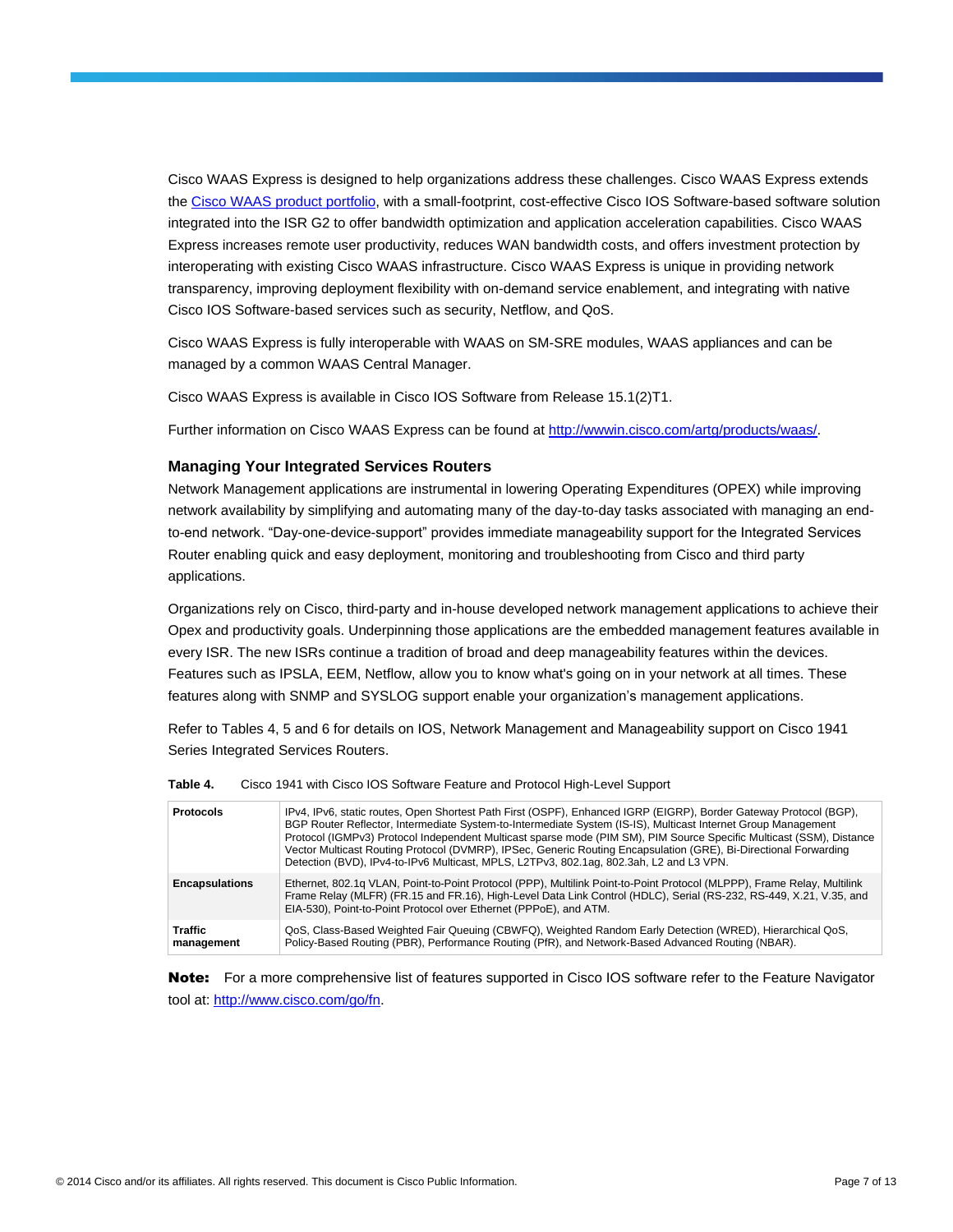Table 5 highlights several integrated services router management capabilities that are available within Cisco IOS Software.

**Table 5.** Cisco IOS Software Management Capabilities

| Feature.                                             | Description of Feature Supported by Cisco Integrated Services Routers                                                                                                                                                                                                                                                                                                |
|------------------------------------------------------|----------------------------------------------------------------------------------------------------------------------------------------------------------------------------------------------------------------------------------------------------------------------------------------------------------------------------------------------------------------------|
| <b>WSMA</b>                                          | The Web Services Management Agent (WSMA) defines a mechanism through which you can manage a network<br>device, retrieve configuration data information, and upload and manipulate new configuration data. WSMA uses XML-<br>based data encoding that is transported by the Simple Object Access Protocol (SOAP) for the configuration data and<br>protocol messages. |
| <b>EEM</b>                                           | Cisco IOS Embedded Event Manager (EEM) is a distributed and customized approach to event detection and<br>recovery offered directly in a Cisco IOS Software device. It offers the ability to monitor events and take informational,<br>corrective, or any desired EEM action when the monitored events occur or when a threshold is reached.                         |
| <b>IPSLA</b>                                         | Cisco IOS IP Service-Level Agreements (SLAs) enable you to assure new business-critical IP applications, as well as<br>IP services that use data, voice, and video, in an IP network.                                                                                                                                                                                |
| <b>SNMP, RMON, Syslog,</b><br><b>NetFlow, TR-069</b> | Cisco 1900 Series Integrated Services Routers also support SNMP, Remote Monitoring (RMON), syslog, NetFlow,<br>and TR-069 in addition to the embedded management features previously mentioned.                                                                                                                                                                      |

## Cisco Network Management Applications

The applications listed in Table 6 are standalone products that you can purchase or download to manage your Cisco network devices. The applications are built for the different operational phases; you can select the ones that best fit your needs.

| Table 6. | <b>Network Management Solutions</b> |  |
|----------|-------------------------------------|--|
|          |                                     |  |

| <b>Operational Phase</b>                                                           | <b>Application</b>                                  | <b>Description</b>                                                                                                                                                                                                                                                                                                                                                                                                                                                                                                                                                                                                                                                                                                                                                                    |
|------------------------------------------------------------------------------------|-----------------------------------------------------|---------------------------------------------------------------------------------------------------------------------------------------------------------------------------------------------------------------------------------------------------------------------------------------------------------------------------------------------------------------------------------------------------------------------------------------------------------------------------------------------------------------------------------------------------------------------------------------------------------------------------------------------------------------------------------------------------------------------------------------------------------------------------------------|
| Device staging and<br>configuration                                                | <b>Cisco Configuration</b><br>Professional          | • Cisco Configuration Professional is a GUI device-management tool for Cisco IOS<br>Software-based access routers. This tool simplifies routing, firewall, IPS, VPN, unified<br>communications, and WAN and LAN configuration through GUI-based easy-to-use<br>wizards.                                                                                                                                                                                                                                                                                                                                                                                                                                                                                                               |
| Networkwide<br>deployment,<br>configuration,<br>monitoring, and<br>troubleshooting | <b>CiscoWorks LMS</b>                               | • CiscoWorks LAN Management Solution (LMS) is a suite of integrated applications for<br>simplifying day-to-day management of a Cisco end-to-end network, lowering OpEx<br>while increasing network availability. CiscoWorks LMS offers network managers an<br>easy-to-use web-based interface for configuring, administering, and troubleshooting the<br>Cisco integrated services routers, using new instrumentation such as Cisco IOS EEM.<br>• In addition to supporting basic platform services of the integrated services router,<br>CiscoWorks also provides added-value support for the Cisco Service Ready Engine,<br>enabling the management and distribution of software images to the SRE, thereby<br>reducing the time and complexities associated with image management. |
| Networkwide staging,<br>configuration, and<br>compliance                           | <b>CiscoWorks NCM</b>                               | • CiscoWorks Network Compliance Manager (NCM) tracks and regulates configuration<br>and software changes throughout a multivendor network infrastructure. It provides<br>superior visibility into network changes and can track compliance with a broad variety of<br>regulatory, IT, corporate governance, and technology requirements.                                                                                                                                                                                                                                                                                                                                                                                                                                              |
| Security staging,<br>configuration, and<br>monitoring                              | <b>Cisco Security Manager</b>                       | • Cisco Security Manager is a leading enterprise-class application for managing security.<br>It delivers provisioning of firewall, VPN, and intrusion-prevention-system (IPS) services<br>across Cisco routers, security appliances, and switch service modules. The suite also<br>includes the Cisco Security Monitoring, Analysis and Response System (Cisco Security<br>MARS) for monitoring and mitigation.                                                                                                                                                                                                                                                                                                                                                                       |
| <b>Configuration and</b><br>provisioning                                           | <b>Cisco Unified Provisioning</b><br><b>Manager</b> | • Cisco Unified Provisioning Manager provides a reliable and scalable web-based<br>solution for managing a company's crucial next-generation communications services. It<br>manages unified communications services in an integrated IP telephony, voicemail, and<br>messaging environment.                                                                                                                                                                                                                                                                                                                                                                                                                                                                                           |
| Staging, deployment,<br>and changes of<br>licenses                                 | <b>Cisco License Manager</b>                        | • Easily manage Cisco IOS Software activation and license management for a wide<br>range of Cisco platforms running Cisco IOS Software as well as other operating<br>systems with the secure client-server application Cisco License Manager.                                                                                                                                                                                                                                                                                                                                                                                                                                                                                                                                         |
| Staging, deployment,<br>and changes to<br>configuration and<br>image files         | <b>Cisco Configuration</b><br>Engine                | • Cisco Configuration Engine is a secure network management product that provides<br>zero-touch image and configuration distribution through centralized, template-based<br>management.                                                                                                                                                                                                                                                                                                                                                                                                                                                                                                                                                                                               |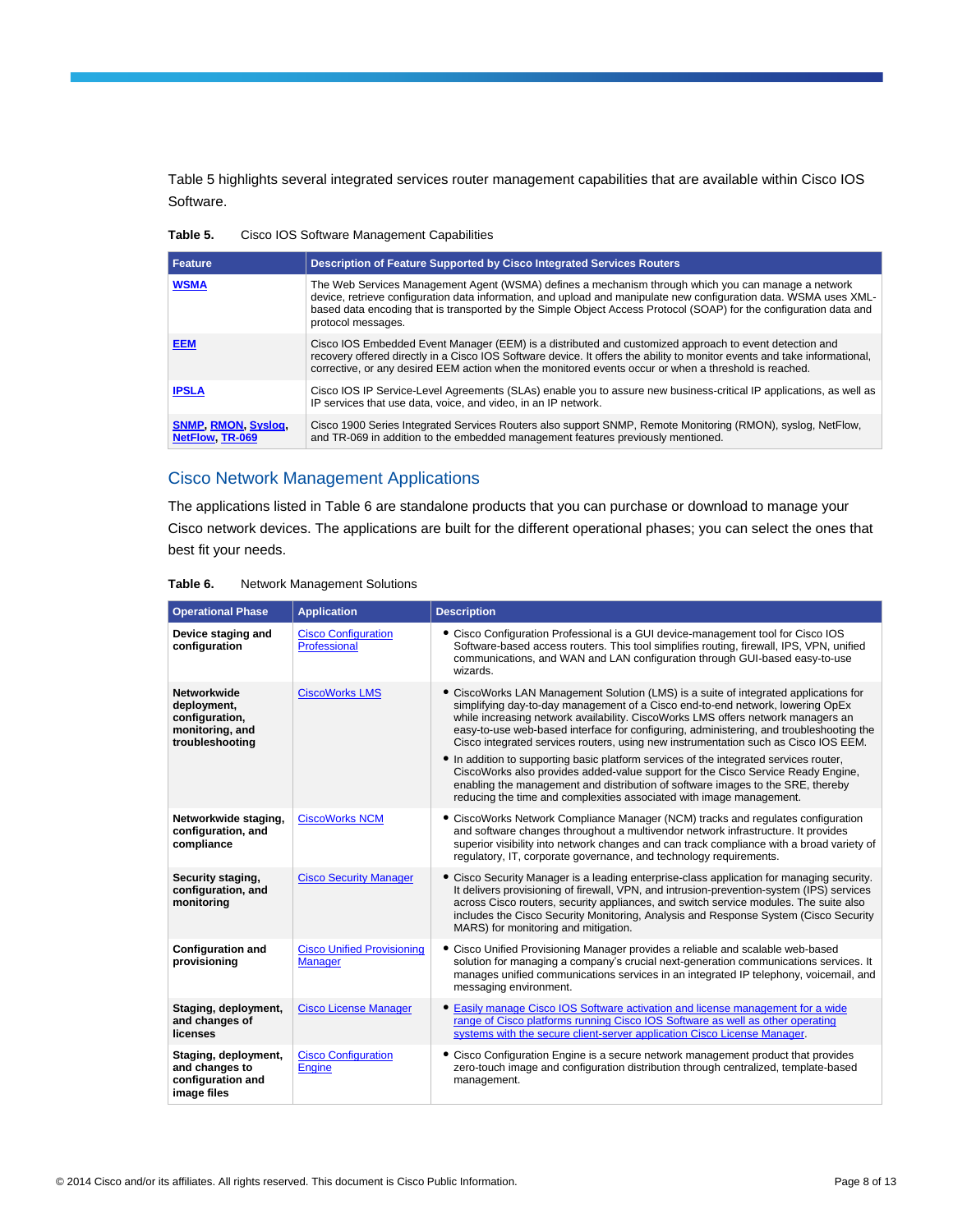## Summary and Conclusion

As businesses strive to lower the total cost of ownership in running their network and increase their overall employee productivity with more centralize and collaborative network applications, more intelligent branch office solutions are required. The Cisco 1941 Series offers these solutions by providing enhanced performance and increased modular density to support multiple services. The Cisco 1941 Series is designed to consolidate the functions of separate devices into a single, compact system that can be remotely managed.

## Product Specifications

#### Table 7. Product Specifications of Cisco 1941 Integrated Services Router

|                                                                                           | Cisco1941, Cisco1941W          |
|-------------------------------------------------------------------------------------------|--------------------------------|
| <b>Services and Slot Density</b>                                                          |                                |
| Embedded hardware-based crypto acceleration (IPSec)                                       | Yes                            |
| Total Onboard Gigabit Ethernet 10/100/1000 WAN ports                                      | 2                              |
| <b>RJ-45-Based Ports</b>                                                                  | $\overline{2}$                 |
| <b>SFP-Based Ports</b>                                                                    | $\mathbf 0$                    |
| <b>SM Slots</b>                                                                           | 0                              |
| Double-Wide SM Slots                                                                      | $\mathbf{0}$                   |
| <b>EHWIC Slots</b>                                                                        | $\overline{2}$                 |
| Double-wide EHWIC slots<br>(use of a double-wide EHWIC slot will consume two EHWIC slots) | $\mathbf{1}$                   |
| <b>ISM Slots</b>                                                                          | 1 (0 on the Cisco 1941W)       |
| Memory (DDR2 Error Correction Code [ECC] ECC DRAM) - Default                              | 512 MB                         |
| Memory (DDR2 ECC DRAM) - Maximum                                                          | 2.0 <sub>GB</sub>              |
| Compact Flash (external) - Default                                                        | slot 0: 256 MB<br>slot 1: none |
| Compact Flash (external) - Maximum                                                        | slot 0: 4 GB<br>slot 1: 4 GB   |
| External USB flash memory slots (Type A)                                                  | $\overline{2}$                 |
| USB Console Port (Type B) (up to 115.2 kbps)                                              | 1                              |
| Serial Console Port (up to 115.2 kbps)                                                    | $\mathbf{1}$                   |
| Serial Auxiliary Port (up to 115.2 kbps                                                   | $\mathbf{1}$                   |
| <b>Power Supply Options</b>                                                               | AC, POE                        |
| <b>Redundant Power Supply Support</b>                                                     | No                             |
| <b>Power Specifications</b>                                                               |                                |
| <b>AC Input Voltage</b>                                                                   | 100-240 V $\sim$               |
| <b>AC Input Frequency</b>                                                                 | 47-63 Hz                       |
| AC Input Current range AC Power Supply (Max) (Amps)                                       | $1.5 - 0.6$                    |
| <b>AC Input Surge Current</b>                                                             | < 50 A                         |
| <b>Typical Power (No Modules)</b>                                                         | 35 W                           |
| Maximum Power capacity with AC power supply                                               | 110W                           |
| Maximum Power capacity with PoE power supply (platform only)                              | 110W                           |
| Maximum PoE device power capacity with PoE power supply                                   | 80 W                           |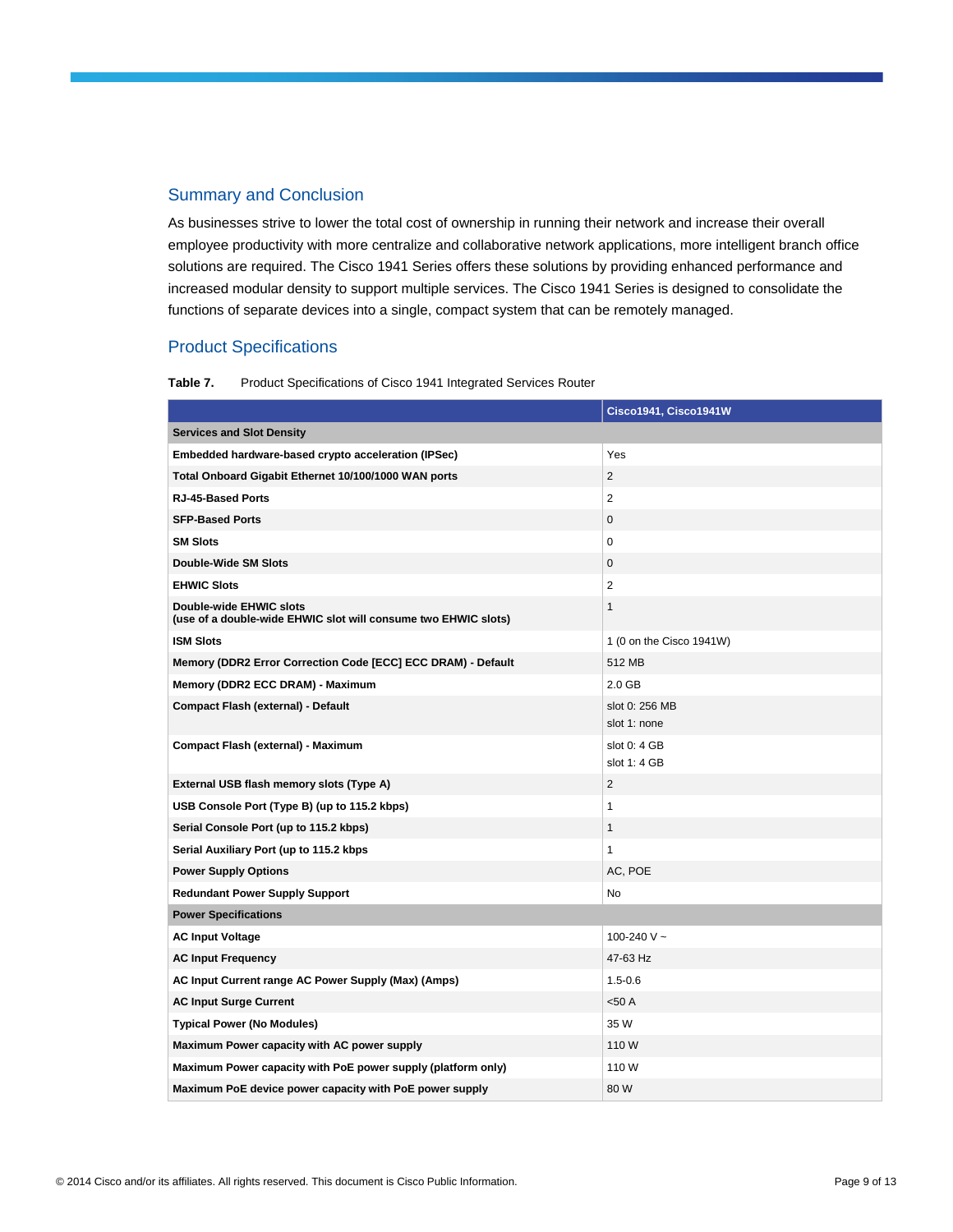|                                                                   | Cisco1941, Cisco1941W                                                                                                                                                                             |
|-------------------------------------------------------------------|---------------------------------------------------------------------------------------------------------------------------------------------------------------------------------------------------|
| <b>Physical Specifications</b>                                    |                                                                                                                                                                                                   |
| Dimensions (H x W x D)                                            | 3.5 in x 13.5 in x 11.5 in                                                                                                                                                                        |
| <b>Rack Height</b>                                                | 2 RU                                                                                                                                                                                              |
| Rack-mount 19in. (48.3 cm) EIA                                    | Included                                                                                                                                                                                          |
| Wall-mount (refer to installation guide for approved orientation) | Yes                                                                                                                                                                                               |
| Weight - with AC power supply (no modules)                        | 12 lbs                                                                                                                                                                                            |
| Weight - with POE power supply (no modules)                       | 12.8 lbs                                                                                                                                                                                          |
| Maximum Weight - Fully Configured                                 | 14 lbs                                                                                                                                                                                            |
| <b>Airflow</b>                                                    | Front to Side                                                                                                                                                                                     |
| <b>Environmental Specifications</b>                               |                                                                                                                                                                                                   |
| <b>Operating Condition</b>                                        |                                                                                                                                                                                                   |
| Temperature - 5906 feet (1800 m) max. altitude                    | 0-40°C (32-104°F)                                                                                                                                                                                 |
| Temperature - 9843 feet (3000 m) max. altitude                    | $0-25^{\circ}$ C (32-77 $^{\circ}$ F)                                                                                                                                                             |
| Altitude                                                          | 3000 m (10000 ft)                                                                                                                                                                                 |
| <b>Humidity</b>                                                   | 10 to 85% RH                                                                                                                                                                                      |
| <b>Acoustic: Sound Pressure (Typ/Max)</b>                         | 26/46 dBA                                                                                                                                                                                         |
| <b>Acoustic: Sound Power (Typ/Max)</b>                            | 36/55 dBA                                                                                                                                                                                         |
| <b>Transporation/Storage Condition</b>                            |                                                                                                                                                                                                   |
| Temperature                                                       | -40-70°C (-40-158°F)                                                                                                                                                                              |
| <b>Humidity</b>                                                   | 5 to 95%RH                                                                                                                                                                                        |
| Altitude                                                          | 4570m (15000 ft)                                                                                                                                                                                  |
| <b>Regulatory Compliance</b>                                      |                                                                                                                                                                                                   |
| Safety                                                            | UL 60950-1<br>CAN/CSA C22.2 No. 60950-1<br>EN 60950-1<br>AS/NZS 60950-1<br>IEC 60950-1                                                                                                            |
| <b>EMC</b>                                                        | 47 CFR, Part 15<br>ICES-003 Class A<br>EN55022 Class A<br>CISPR22 Class A<br>AS/NZS 3548 Class A<br>VCCI V-3<br>CNS 13438<br>EN 300-386<br>EN 61000 (Immunity)<br>EN 55024, CISPR 24<br>EN50082-1 |
| Telecom                                                           | TIA/EIA/IS-968<br>CS-03<br><b>ANSI T1.101</b><br>ITU-T G.823, G.824<br><b>IEEE 802.3</b><br><b>RTTE Directive</b>                                                                                 |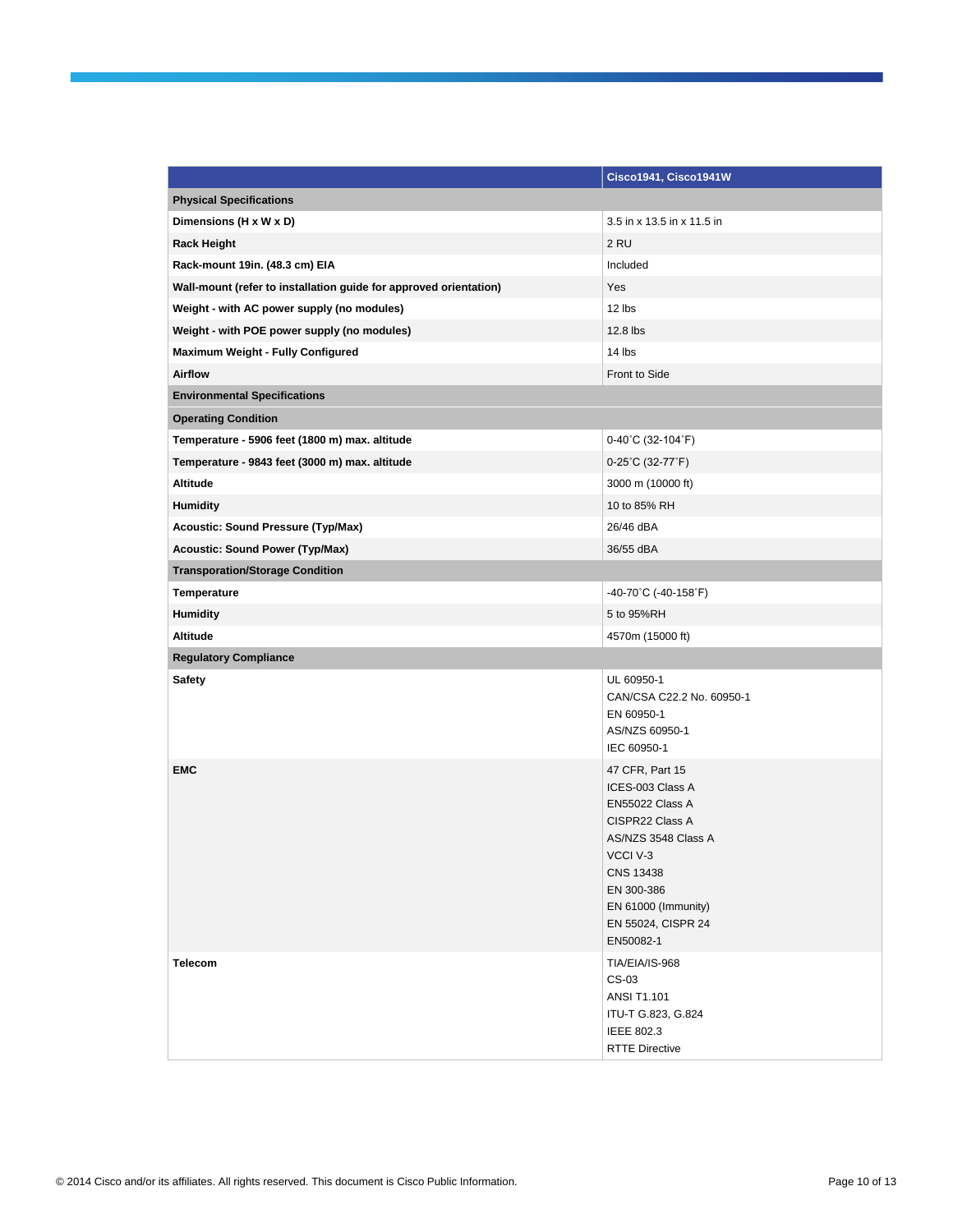## WLAN Specifications

| Table 8. | WLAN Specifications of the Cisco 1941W |  |
|----------|----------------------------------------|--|
|          |                                        |  |

| <b>Feature</b>                                                 | <b>Description</b>                                                                                                                                                                                                                                                                                                                                                                                                                                                                                                                                                                                                                                                                                                                                                                                                                                                                                                                                                      |
|----------------------------------------------------------------|-------------------------------------------------------------------------------------------------------------------------------------------------------------------------------------------------------------------------------------------------------------------------------------------------------------------------------------------------------------------------------------------------------------------------------------------------------------------------------------------------------------------------------------------------------------------------------------------------------------------------------------------------------------------------------------------------------------------------------------------------------------------------------------------------------------------------------------------------------------------------------------------------------------------------------------------------------------------------|
| <b>WLAN hardware</b>                                           | • IEEE 802.11n draft 2.0 standards-based access point with 802.11a/b/g compatibility<br>• Automatic rate selection for 802.11g/n<br>• Dual Radios for 802.11b/g/n and 802.11a/n modes<br>• RP-TNC connectors for field-replaceable external antennas<br>• 2-dBi default antenna gain<br>• 2 x 3 multiple input, multiple output (MIMO) radio operation<br>· Wi-Fi 802.11n Draft v2.0 certified                                                                                                                                                                                                                                                                                                                                                                                                                                                                                                                                                                          |
| <b>WLAN software features</b>                                  | • Autonomous or unified access point<br>• Cisco WCS support for monitoring of autonomous-mode access points<br>• Option to maximize throughput or maximize range<br>• Software-configurable transmit power<br>• Radio roles, including access point, root bridge, non-root bridge, and workgroup bridge<br>• Wi-Fi Multimedia (WMM) certification<br>• Traffic specifications (TSPEC) Call Admission Control (CAC) to ensure voice quality is maintained<br>• Unscheduled Automatic Power Save Delivery (UPSD) to reduce latency                                                                                                                                                                                                                                                                                                                                                                                                                                        |
| <b>Unified WLAN</b><br>management                              | • Unified access point features<br>• Supported by wireless LAN controller and Cisco WCS<br>• Configurable local or central switching for HREAP mode<br>• Radio management through Cisco WCS<br>• Transparent roaming with mobility groups                                                                                                                                                                                                                                                                                                                                                                                                                                                                                                                                                                                                                                                                                                                               |
| <b>WLAN security features</b>                                  | • Standard 802.11i<br>• Wi-Fi Protected Access (WPA) and AES (WPA2)<br>• EAP authentication: Cisco LEAP, PEAP, Extensible Authentication Protocol Transport Layer Security (EAP<br>TLS), Extensible Authentication Protocol-Flexible Authentication via Secure Tunneling (EAP-FAST), Extensible<br>Authentication Protocol-Subscriber Information Module (EAP-SIM), Extensible Authentication Protocol-<br>Message Digest Algorithm 5 (EAP-MD5), and Extensible Authentication Protocol-Tunneled TLS (EAP-TTLS)<br>• Static and dynamic Wired Equivalent Privacy (WEP)<br>• Temporal Key Integrity Protocol/Simple Security Network (TKIP/SSN) encryption<br>• MAC authentication and filter<br>• User database for survivable local authentication using LEAP and EAP-FAST<br>• Configurable limit to the number of wireless clients<br>• Configurable RADIUS accounting for wireless clients<br>• Pre-Shared Keys (PSKs) (WPA-small office or home office [WPA-SOHO]) |
| <b>Certifications</b>                                          | ERTIFIED®:                                                                                                                                                                                                                                                                                                                                                                                                                                                                                                                                                                                                                                                                                                                                                                                                                                                                                                                                                              |
| <b>Service Set Identifiers</b><br>(SSIDs)                      | 16                                                                                                                                                                                                                                                                                                                                                                                                                                                                                                                                                                                                                                                                                                                                                                                                                                                                                                                                                                      |
| <b>Wireless VLANs</b>                                          | 16                                                                                                                                                                                                                                                                                                                                                                                                                                                                                                                                                                                                                                                                                                                                                                                                                                                                                                                                                                      |
| <b>Encrypted wireless VLANs</b>                                | 16                                                                                                                                                                                                                                                                                                                                                                                                                                                                                                                                                                                                                                                                                                                                                                                                                                                                                                                                                                      |
| <b>Multiple Broadcast Service</b><br>Set Identifiers (MBSSIDs) | 16                                                                                                                                                                                                                                                                                                                                                                                                                                                                                                                                                                                                                                                                                                                                                                                                                                                                                                                                                                      |

## Supported Modules

Cisco 1941 Series support a wide range of modules that span industry leading breadth of services at the branch. Please refer to the link below for the list of modules supported on the Cisco 1900. [http://www.cisco.com/en/US/products/ps10538/products\\_relevant\\_interfaces\\_and\\_modules.html.](http://www.cisco.com/en/US/products/ps10538/products_relevant_interfaces_and_modules.html)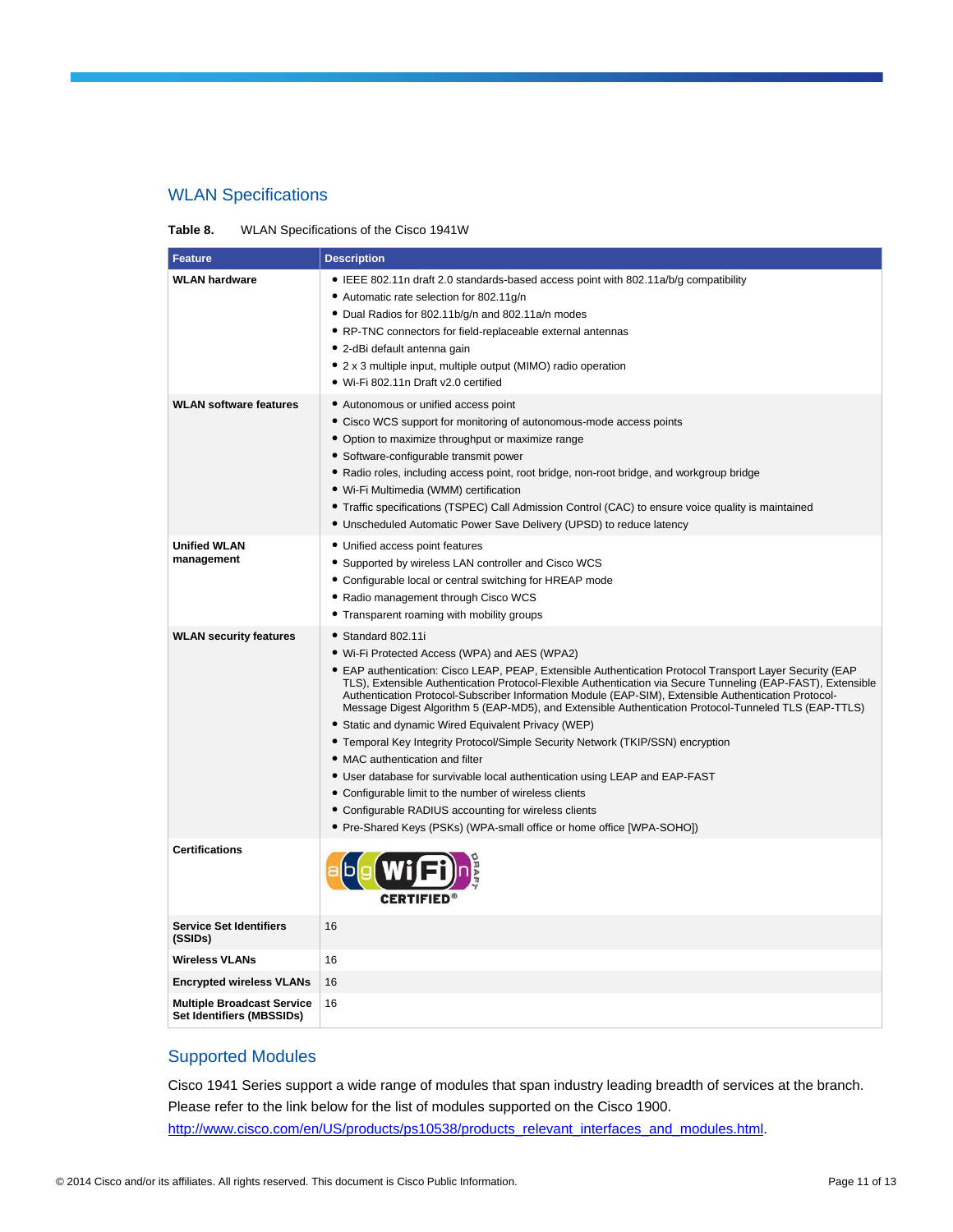## Ordering Information

The Cisco 1941 is orderable at the [Cisco Ordering Home Page.](http://www.cisco.com/en/US/ordering/or13/or8/order_customer_help_how_to_order_listing.html)

For more information about the Cisco 1900 Series, visit [http://www.cisco.com/go/1900.](http://www.cisco.com/go/1900)

Table 9 gives ordering information for the Cisco 1941 Router. For information about how to order the Cisco 1900 Series, please visit the Cisco 1900 Series Ordering Guide. To place an order, visit the [Cisco Ordering Home Page](http://www.cisco.com/web/ordering/or13/or8/o25/ordering_solutions_category_home.html) and refer to Table 9, which provides basic ordering information. For additional product numbers, including the Cisco 1900 Series bundle offerings, please check th[e Cisco 1900 Series Integrated Services Router Price List](https://tools.cisco.com/qtc/pricing/MainServlet) or contact your local Cisco account representative.

**Table 9.** Cisco 1941 Series Basic Ordering Information

| <b>Product Number</b>  | <b>Product Description</b>                                                                                                                                      |
|------------------------|-----------------------------------------------------------------------------------------------------------------------------------------------------------------|
| CISCO1941/K9           | Cisco 1941 with 2 onboard GE, 2 EHWIC slots, 1 ISM slot, 256MB CF default, 512MB DRAM default, IP Base.                                                         |
| CISCO1941W-A/K9        | Cisco 1941 Router w/802.11 a/b/g/n FCC Compliant, 2 onboard GE, 2 EHWIC slots, 256MB CF default, 512MB<br>DRAM default, IP Base.                                |
| CISCO1941W-P/K9        | Cisco 1941 Router w/802.11 a/b/q/n Japan Compliant, 2 onboard GE, 2 EHWIC slots, 256MB CF default, 512MB<br>DRAM default, IP Base.                              |
| CISCO1941W-N/K9        | Cisco 1941 Router w/802.11 a/b/g/n Australia, New Zealand & Singapore Compliant, 2 onboard GE, 2 EHWIC slots,<br>256MB CF default. 512MB DRAM default. IP Base. |
| CISCO1941W-C/K9        | Cisco 1941 Router w/802.11 a/b/q/n China Compliant, 2 onboard GE, 2 EHWIC slots, 256MB CF default, 512MB<br>DRAM default. IP Base.                              |
| CISCO1941W-I/K9        | Cisco 1941 Router w/802.11 a/b/q/n Israel Compliant, 2 onboard GE, 2 EHWIC slots, 256MB CF default, 512MB<br>DRAM default, IP Base.                             |
| <b>CISCO1941W-T/K9</b> | Cisco 1941 Router w/802.11 a/b/q/n Brazil & Taiwan Compliant, 2 onboard GE, 2 EHWIC slots, 256MB CF default,<br>512MB DRAM default. IP Base.                    |

To download the Cisco ISR 1941 Cisco IOS Software release go t[o Download Software,](http://www.cisco.com/public/sw-center/index.shtml) click "Router Software," and go to Cisco ISR 1941 Integrated Services Router.

## ISR Migration Options

Cisco ISR 1900 Series Routers are included in the standard Cisco Technology Migration Program (TMP). Refer to <http://www.cisco.com/go/tmp> and contact your local Cisco account representative for program details.

## Warranty Information

The Cisco 1900 Series Integrated Services Routers have a 1-year limited liability warranty.

## For More Information

For more information about the Cisco ISR 1900 Series, visi[t http://www.cisco.com/go/1900](http://www.cisco.com/go/1900) or contact your local Cisco account representative.

## Cisco and Partner Services for the Branch Office

Services from Cisco and our certified partners can help you transform the branch-office experience and accelerate business innovation and growth in the Borderless Network. We have the depth and breadth of expertise to create a clear, replicable, optimized branch footprint across technologies. Planning and design services align technology with business goals and can increase the accuracy, speed, and efficiency of deployment. Technical services help improve operational efficiency, save money, and mitigate risk. Optimization services are designed to continuously improve performance and help your team succeed with new technologies. For more information, please visit [http://www.cisco.com/go/services.](http://www.cisco.com/go/services)